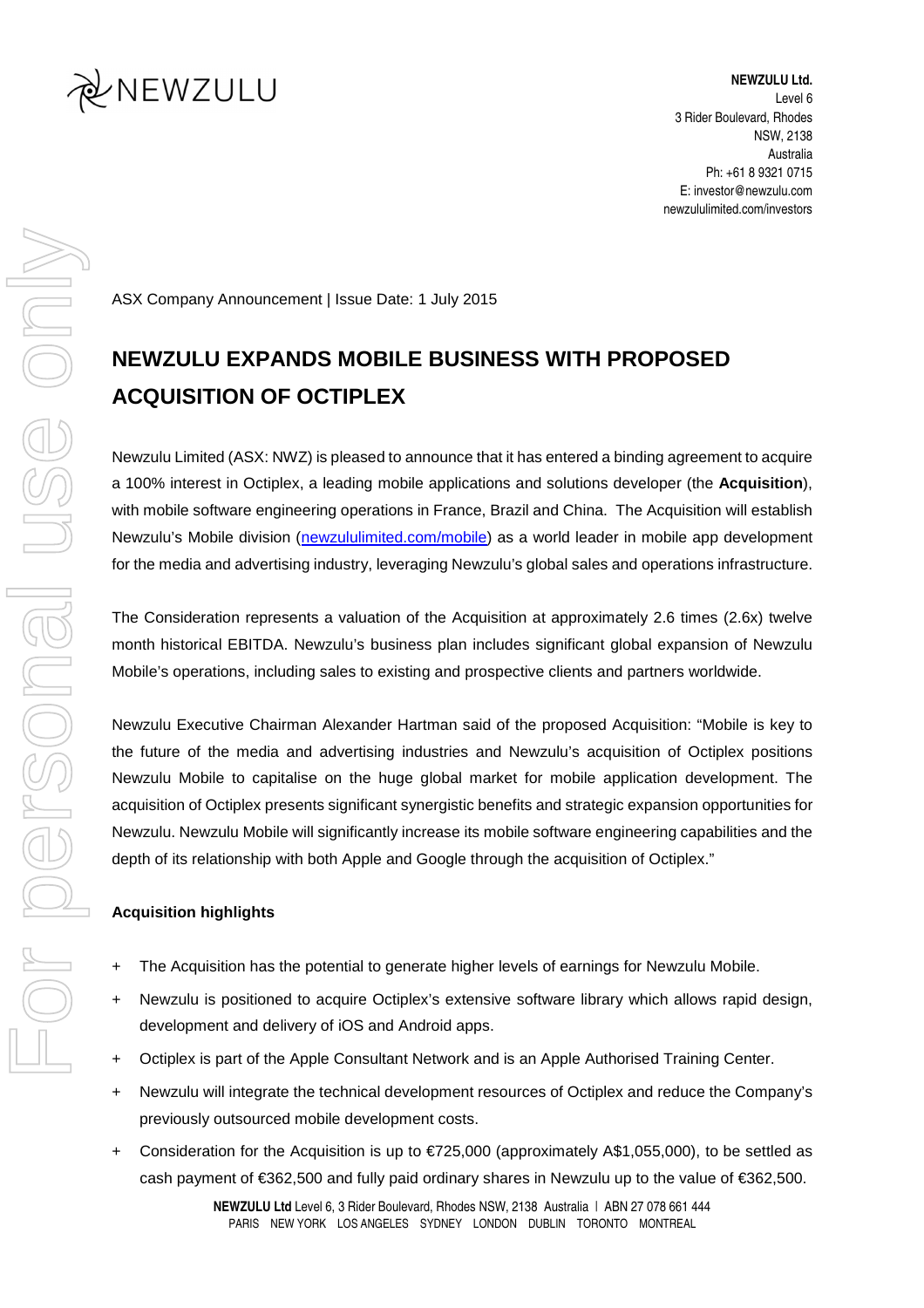

# **The Octiplex business**

Octiplex was founded in 2008 and is headquartered in Lyon, France, has offices in Sao Paolo, Brazil and also operates in Beijing, China. Octiplex is a software design and engineering company that develops mobile applications for the media and advertising industry. Octiplex has delivered mobile apps to major media companies and brands across the USA, Europe and South America, including the development of Newzulu's own apps and software development kits (SDKs) for Apple's iOS and Google's Android platforms.

## **Consideration for the Acquisition**

Consideration for the Acquisition is up to €725,000 (approximately A\$1,055,000), to be settled as cash payment of €362,500 and fully paid ordinary shares in Newzulu up to the value of €362,500 (**Consideration Shares**).

The number of Consideration Shares to be issued will be calculated based upon:

- (a) the volume weighted average price of Shares over the five (5) days preceding the completion date of the Acquisition: and
- (b) the average exchange rate over the five (5) days preceding the completion date of the Acquisition as quoted by the Company's foreign exchange financial institution.

The Consideration Shares will be subject to a 12 month voluntary escrow period.

#### **Reasons for the Acquisition**

- + Increased Revenues: Newzulu Mobile, with the acquisition of Octiplex, will provide bespoke mobile software engineering services to Newzulu's existing partners and clients, including media outlets and brands.
- + Intellectual Property: Octiplex has developed an extensive software library allowing rapid design, development and delivery of iOS and Android apps for media companies and brands.
- + Software Engineering Team: The Octiplex team bring with them extensive skills and expertise in mobile app development.
- + Cost Synergies: The integration of Octiplex will reduce Newzulu's mobile development costs as previously outsourced software engineering is moved in-house.